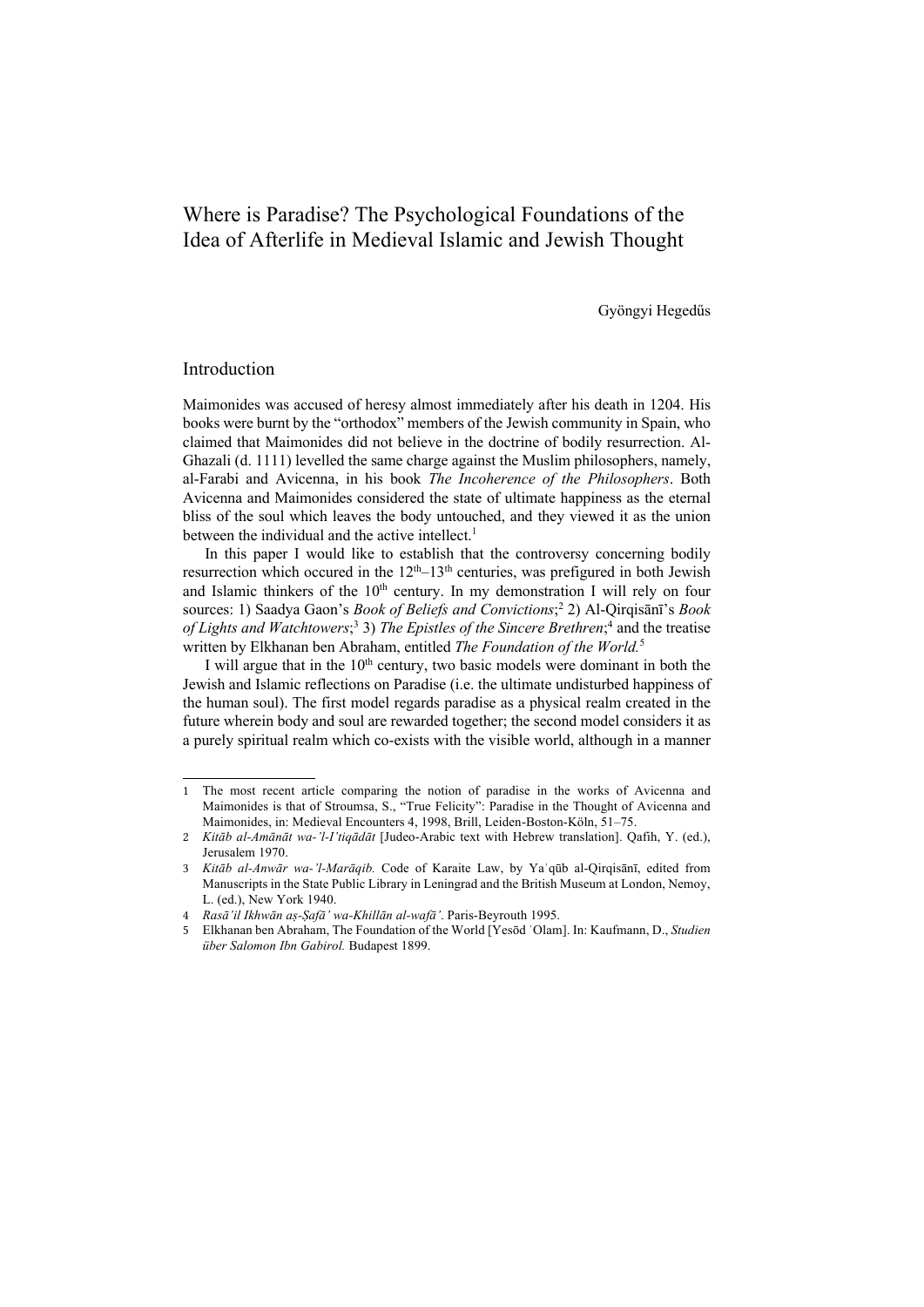that is inaccessible to most. The first model can be characterized as cosmological, since it implies a whole new creation at the end of time; whereas the second one can be described as psychological, given the fact that it affects the individual soul as a kind of illumination, and does not imply visible physical changes. Otherwise said, the Jewish and Muslim thinkers, theologians and philosophers discussed the topic of the afterlife in two basic manners: (1) using temporal-spatial categories in terms of an *afterlife*, and (2) in terms of a purely spiritual realm which co-exists with the physical world, i.e. in terms of an *otherworld*.

The two pairs of words used in Arabic and in Hebrew reflect this duality. The first opposition, that of the visible and invisible realms (Arabic: *ʿālam al-šāhid*, *ʿālam alġayb*, Hebrew: *nir'eh*, *nistar* 'visible and hidden (realm)') is based on a distinction of an epistemological nature, which entails the fact that human knowledge is limited. Thus, the invisible world refers to things and events remote and unknowable in terms of space and time. The realm of future, i.e. the time which is hidden or the world of angels, can be described as both "hidden or invisible", given the fact that both are inaccesible to our knowledge.

The second distinction, that between 'this world' and 'the hereafter' (Arabic: *dunyā*, *ākhira*, Hebrew: *ha-ʿolam ha-ze*, *ha-ʿolam ha-bā'* 'this world and the world to come'), is of an ontological nature. In Arabic, these terms have both temporal and spatial implications: 'this world below and the one that is beyond it, hereafter'. The Hebrew equivalents, on the other hand, reflect a purely temporal distinction: 'this world and the world to come'.

## The Notion of *Afterlife* in Saadya's Book of Beliefs and Convictions

This first masterpiece of Jewish rational theology (*kalām*), composed in 933, devotes three treatises to the topic of afterlife. Treatise 7, 'Concerning the Resurrection of the Dead in This World' (*fī iḥyā' al-mawtā fī dār ad-dunyā*, 218–236), has survived in two versions. The Medieval Hebrew translation of Yudah ibn Tibbon<sup>6</sup> can be traced back to a version differing from that of the extant Judeo-Arabic manuscripts. This treatise concerns the demonstration of the necessity of the resurrection of the dead at the time of Israel's redemption. Herein, Saadya also outlines the laws according to which the Biblical text needs to be interpreted, and he proves that the Bible contains explicit indications of the doctrine of bodily resurrection which must be understood in a non-allegorical sense.

The 8<sup>th</sup> treatise (*fi-'l-furqān*, 'About [the Notion of] Redemption', 237–260) considers the topic of redemption. It enumerates the Scriptural passages dealing with the duration of the exile and the promises made concerning Israel's redemption. In Saadya's view, history will proceed in one of two directions, dependant upon the repentance or non-repentance of Israel: if Israel repents, the Messiah descended from

<sup>6</sup> *Sēfer ha-Emunōt we-ha-Deʿōt*. Leipzig 1859, 132‒146.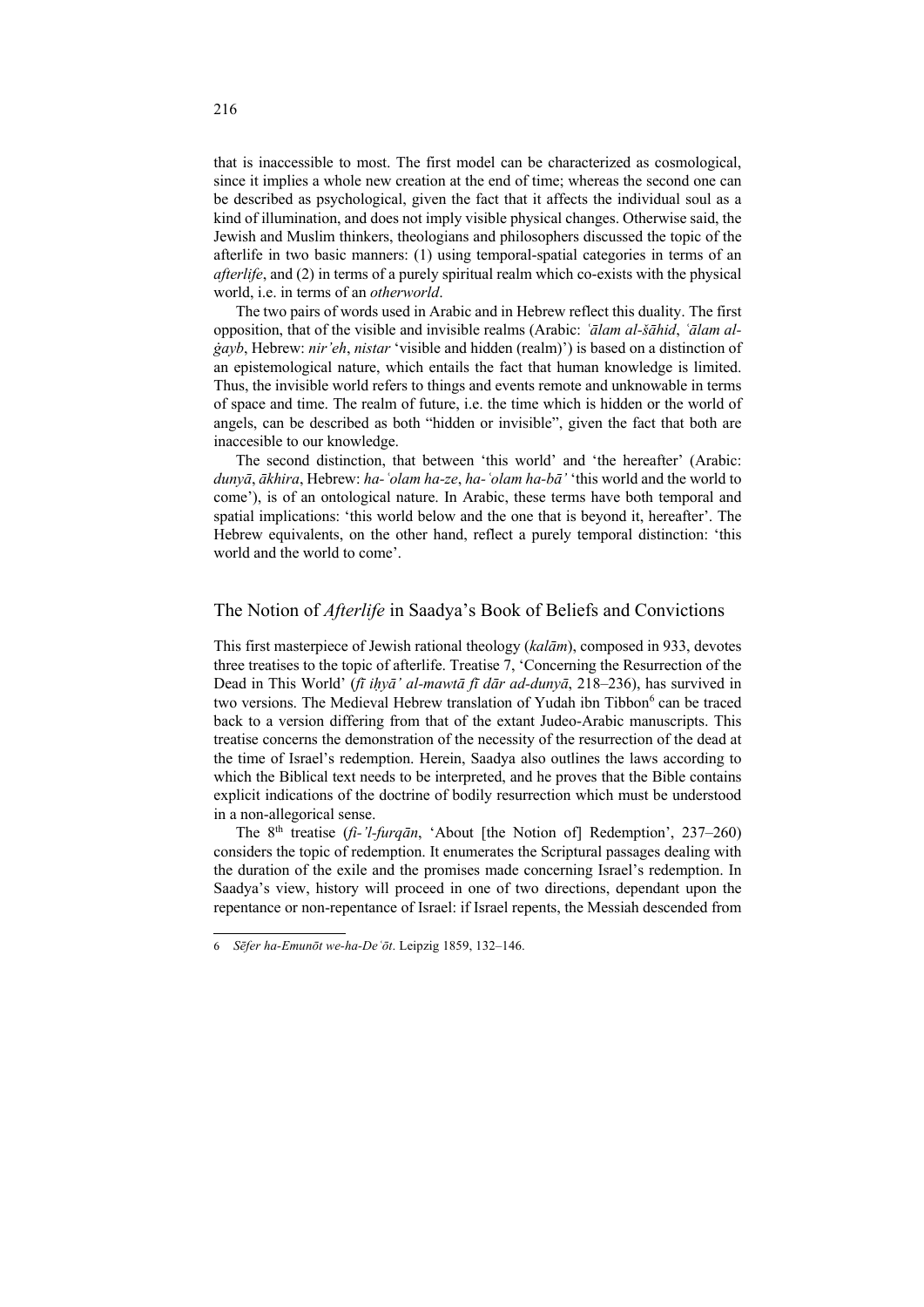David will redeem the people for all their sufferings in the past. In the event that the foreordained term of the exile is completed, and Israel has not repented, God will send the Messiah descended from Joseph, who will lead the Israelites in war against the nations and be slain, whereupon great misfortunes will come upon the Jewish nation. At the end of the fifteenth chapter, arguments are enumerated against the Christians who claim that the Messiah had appeared in the days of the Second Temple.

The 9th treatise (*fī-'th-thawāb wa-'l-ʿiqāb fī dār al-ākhira*, 'About Reward and Punishment in the World to Come', 261-296) concerns the nature of reward and punishment in the world to come. After having established the inevitability of the existence of a hereafter in which men will be requited for their conduct on earth, Saadya depicts in detail the world to come. This treatise tackles the notions of place and time in the hereafter, the differences of gradation among the righteous and the wicked, and the corresponding gradation of their reward and punishment.

For Saadya, the differenciation between the notions of [worldly] *redemption* (Arabic *furqān*, Hebrew *yešūʿa*) and *resurrection* in the hereafter (Arabic *iḥyā' almawtā*, Hebrew *teḥiyyat ha-mētim*) appears to be of paramount importance. He notes that certain people confuse the two concepts, and thus asserted the necessity to give them appropriate definitions. In his view, *redemption* refers to the positive end of human history, i.e., the Messianic Age brought about by the repentance of Israel. Its eventual occurence is established on the basis of prophecies and it is seen as parallel to the 'first redemption' (the deliverance of the people of Israel from Egypt).

*Resurrection*, on the other hand, implies the occurrence of a "new creation" wherein God recreates all humans by reuniting their souls and bodies. According to the opinion of both Jewish and Muslim rationalist thinkers, the *resurrection* of the bodies appears to be an absolutely necessary event, in the sense that the justice of God necessitates the recompensation of the apparent injustices in this world. Between these two groups though, there is one noteworthy difference: amongst the Jewish thinkers, the act of the *redemption* appears to be necessary only in the case where the people of Israel repent their sins and return to God. Without this repentance, and as opposed to the ushering in of the Messianic Age, a series of catastrophes and apocalyptic scenes are predicted which would put a violent end to the existing world.

According to Saadya, the Messianic Age implies neither a radically new creation, nor the introduction of a "new space" and of a "new time". It simply means a kind of a Paradise on earth, the return of the Jews to the Biblical land, the rebuilding of the Temple, the existence of widespread prophecy inside the Jewish nation, and the visible appearance of the Divine Light (*šekhīnah*).

The two most significant features of the afterlife are its occurence in the undefined future and its being understood in terms of a perfect recompensation for the human deeds committed in the past. Thus, the 'afterlife' appears to function as a continuation and completion of the life in this world. The notion of time underlying both this world and the hereafter exhibits two main characteristics in Saadya's thought: (1) it is linear and (2) it is connected to bodily existence.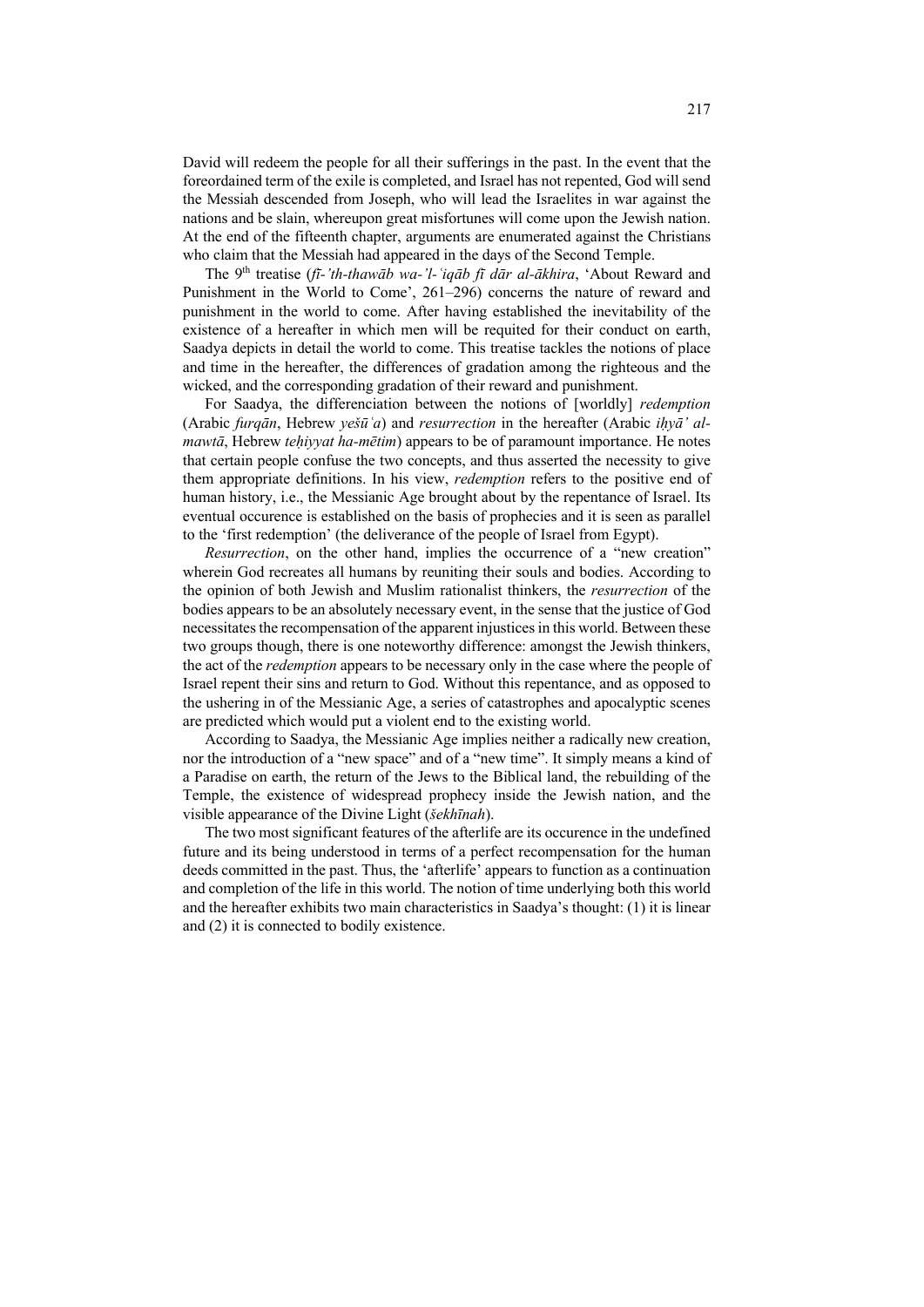(1) Time as such is composed of three periods: past, present and future. As the present is shorter than any moment of time, it is best represented as a point. <sup>7</sup> The present is in a constant forward motion, in such a way that "every day that elapses of the time of the revolution of the sphere constitutes an increase in past time and a diminution of the time to come". <sup>8</sup> (2) The very definition of time is connected to physical existence: it is defined as 'the duration of existing things' (*baqā' almawğūdāt*), <sup>9</sup> or as the 'period of the duration of the bodies' (*muddat baqā' alağsām*).10 Time is also finite, at least concerning its beginning: it did not exist prior to the creation of the world.

The two characteristics of time described above will prevail in the period of the hereafter as well: it will be linear and since the bodies of humans will be recreated in an unperishable form, it will be of an eternal duration. In a general way, we may state that the afterlife is represented by Saadya as a perfect replica of this world, perfect in the sense that the elements will be recreated in an undestructible form.

The notions of place and time are interconnected in Saadya in such a manner that time always refers to the duration of the existence of a certain body which occupies a certain place. In the infinite period of the hereafter, this interconnection will remain the unchanged. Thus, while the elements constituting the world will be radically altered, time, as such, will remain an auxiliary notion, i.e., that which measures their existence.

## The Concept of *Afterlife* in Yaʿqūb al-Qirqisānī

 $Ya'q\bar{u}b$  al-Qirqisānī, the most prominent Karaite thinker of the  $10<sup>th</sup>$  century, composed his main work in 936, three years after Saadya completed the *Book of Beliefs and Convictions*. The *Book of Lights and Watchtowers* (*Kitāb al-Anwār wa-'l-Marāqib*) is a comprehensive code of the Karaite law. A large part of this book survived and was published in four volumes by Nemoy. In the second volume a large passage of about 70 pages treats the topic of the afterlife. Given the fact that both Saadya and al-Qirqisānī are considered to be leading rationalist thinkers of their time, a comparison of their respective thought systems might be fruitful.

In general, it can be said that al-Qirqisānī's basic tone in the *Book of Lights* is much more exegetical in nature than that of Saadya. This may be due to the fact that al-Qirqisānī belonged to the group of the Karaites, a purificationist movement inside Judaism, which disregarded the religious importance of the oral post-Biblical tradition and suggested rather that each believer should read and comment on the text of the Bible.

<sup>7</sup> *Book of Beliefs and Convictions*, 38.

<sup>8</sup> *Book of Beliefs and Convictions*, 63.

<sup>9</sup> *Book of Beliefs and Convictions*, 73.

<sup>10</sup> *Book of Beliefs and Convictions*, 106-107.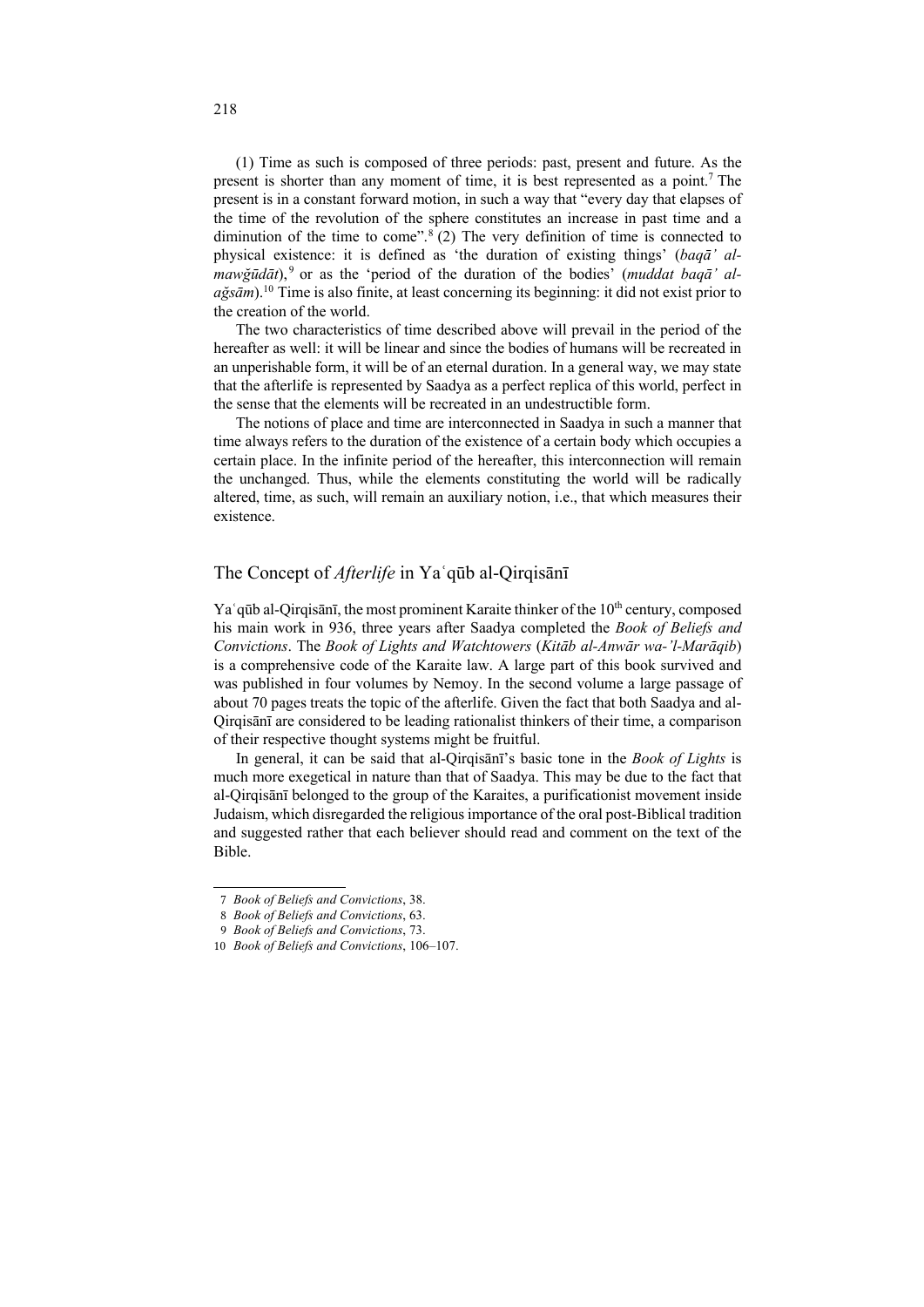At the beginning of the passage dealing with the topic of the afterlife, al-Qirqisānī remarks that both the Torah and the works of the great philosophers, e.g., Aristotle, needed commentaries. Just as the text of the Pentateuch was commented upon by the prophets, so Aristotle was introduced by Alexander Aphrodysias, Porphyry and by John the Grammarian.<sup>11</sup> This remark of al-Qirqisani suggests that in the subsequent part of his book he presents us with his view on the notion of afterlife which, on the one hand, is justified by the text of the Bible and, on the other hand, by analogical conclusions (*qiyās*). For instance, one of his arguments for the existence of a hereafter is similar to that of a rationalist approach to the problem: he asserts that the existence of a hereafter, wherein each soul gets its recompensation, can be justified by the apparent fact that the life of the wicked person may be longer and more pleasant than that of the pious.12

Al-Qirqisānī also argues for the existence of the hereafter based on the exegesis of the text of Genesis which describes Paradise (*ğanna*). Significantly, according to this passage, God did not demolish the Garden of Eden after the first couple was expelled from it. Moreover, the fact that God placed guardian angels at the gate of the garden means that one day it will be repopulated.13 According to al-Qirqisānī, the *Garden of Eden* is the place of eternal life which no mortal may enter. But as God does nothing in vain, that the garden is prepared and ready, although well guarded, implies that at some point in the future immortal people will dwell it. Conversely, according to Saadya, the place of the pious in the afterlife is called *Garden of Eden* only in an allegorical way.

The most important difference between the eschatology of Saadya and that of al-Qirqisānī appears to be the fact that for Saadya the realm of the hereafter can be described as one endless period of time; whereas for al-Qirqisānī, after the resurrection of the bodies, the hereafter consists of two distinct periods. While both periods can be termed the 'hereafter' (*ākhira*), they are significantly different. During the first phase, bodies and souls will be reunited and punished and rewarded together; in the second period, which follows the collapse of the physical realm, only God and the souls of the virtuous remain in a timeless, eternal state:

The recompensation of the individuals happens in two ways, both of which [occur] in the hereafter. The first [recompensation] takes place after the return of the souls (*arwāḥ*) to their bodies, in Paradise or in Hell, as we have explained above. This period will last until the end of the time ordained to the world, at which time all the bodies will be destroyed, as will be the space and time which are connected to the bodies. The second [recompensation] consists of the eternal survival of the souls belonging to the above mentioned bodies in a timeless state (*baqā' fī-'d-dahr*) which is not cut by motion and will never end,

<sup>11</sup> *Book of Lights and Watchtowers*, 223.

<sup>12</sup> For example, in the Book of Beliefs and Convictions, Saadya argues that all the apparent injustices on God's part in this world necessitate recompense in the afterlife (262–263).

<sup>13</sup> *Book of Lights and Watchtowers*, 224-225.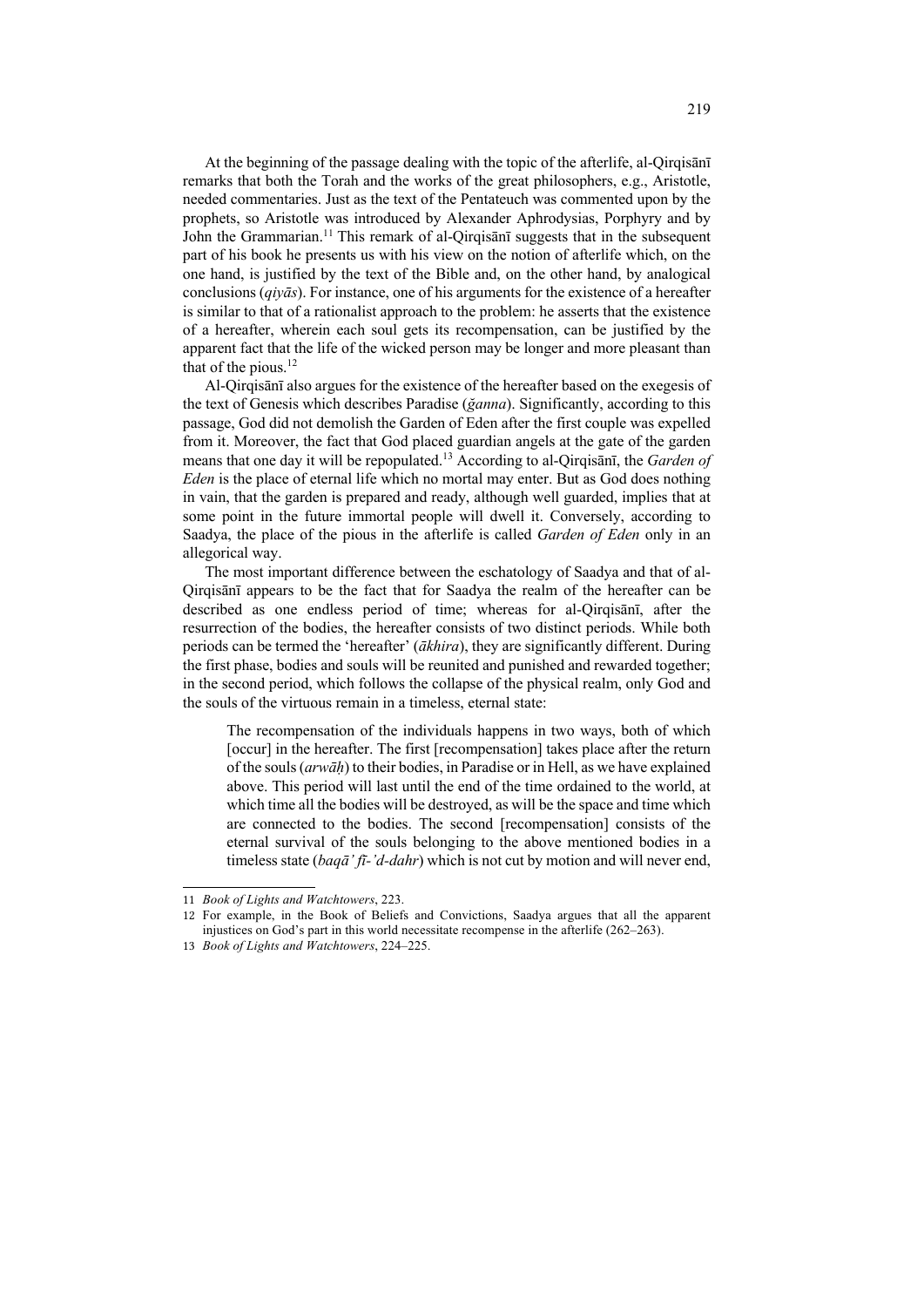since it is one single eternal potential (*quwwa wāḥida sarmadīyya*). There the righteous [souls] will join the order of angels and become one of them and will dwell with the heavenly host. And they will enjoy the most perfect happiness by the proximity of their Creator, be He praised and exalted.<sup>14</sup>

Thus, in agreement with Saadya, al-Qirqisānī states that the injustice in the visible world necessitates some kind of a recompensation which will take place in the afterlife. This recompensation is twofold: (1) after the resurrection, body and soul participate together in the joy of Paradise, or in the sufferings of hell (*ğahannam*); then, (2) after the collapse of all time and space, the souls of the virtuous will remain with God for ever in a timeless, motionless manner.

Al-Qirqisānī notes that the "place (*makān*) in the hereafter will be the same, but the notion of time (*zamān*) will be different from that in this world". <sup>15</sup> What does he mean by this? The 'sameness' of the place undoubtedly refers to his understanding of the *Garden of Eden*, the place of Paradise, as a real and concrete geographical locus which will exist after the resurrection in the same manner as now. Time, on the other hand, will be different from what it is now, since it will be eternal. The assumption that the recompensation of God is perfect (*tamm*) means that it is eternal and not temporal.16 Arguably, al-Qirqisānī makes use of a different notion of eternity than that of Saadya. As opposed to Saadya's notion of eternity as an everlasting duration of linear time, al-Qirqisānī speaks about an eternal, timeless bliss. According to Saadya then, eternity can be understood in terms of mere quantity, i.e., the infinity of linear time; conversely, for al-Qirqisānī eternity implies a qualitative change in the notion of time.

In light of this, it is clear why al-Qirqisānī refers to that period in the hereafter where bodies and souls are reunited as the 'interim period' *al-martaba al-wustā*).17 According to him, it is nothing but a preparation for the ultimate spiritual world (*ʿālam rūḥānī*, *ʿālam al-arwāḥ*) or for what can be denoted as the 'otherworld'. In the spiritual world or 'otherworld', neither body, change, nor temporality will exist and the soul of the upright will enjoy the proximity of God in a timeless manner. This eternal spiritual bliss, however, cannot be reached during one's lifetime according to al-Qirqisānī. It will occur only after the destruction of the physical world when, after the cessation of all motion, the angelic souls (*arwāḥ malakīyya*) of the true believers will enjoy timeless redemption (*furqān*) and joy (*farağ*). <sup>18</sup> According to al-Qirqisānī, this timeless notion of eternity is described in the text of Psalm 102 and in Isa 51:6.<sup>19</sup>

<sup>14</sup> *Book of Lights and Watchtowers*, 241.

<sup>15</sup> *Book of Lights and Watchtowers*, 226.

<sup>16</sup> *Book of Lights and Watchtowers*, 227.

<sup>17</sup> *Book of Lights and Watchtowers*, 257.

<sup>18</sup> *Book of Lights and Watchtowers*, 238.

<sup>19</sup> Raise your eyes to the heavens/.../ for the heavens will vanish like smoke/.../ but my salvation will last for ever. *Book of Lights*, 239.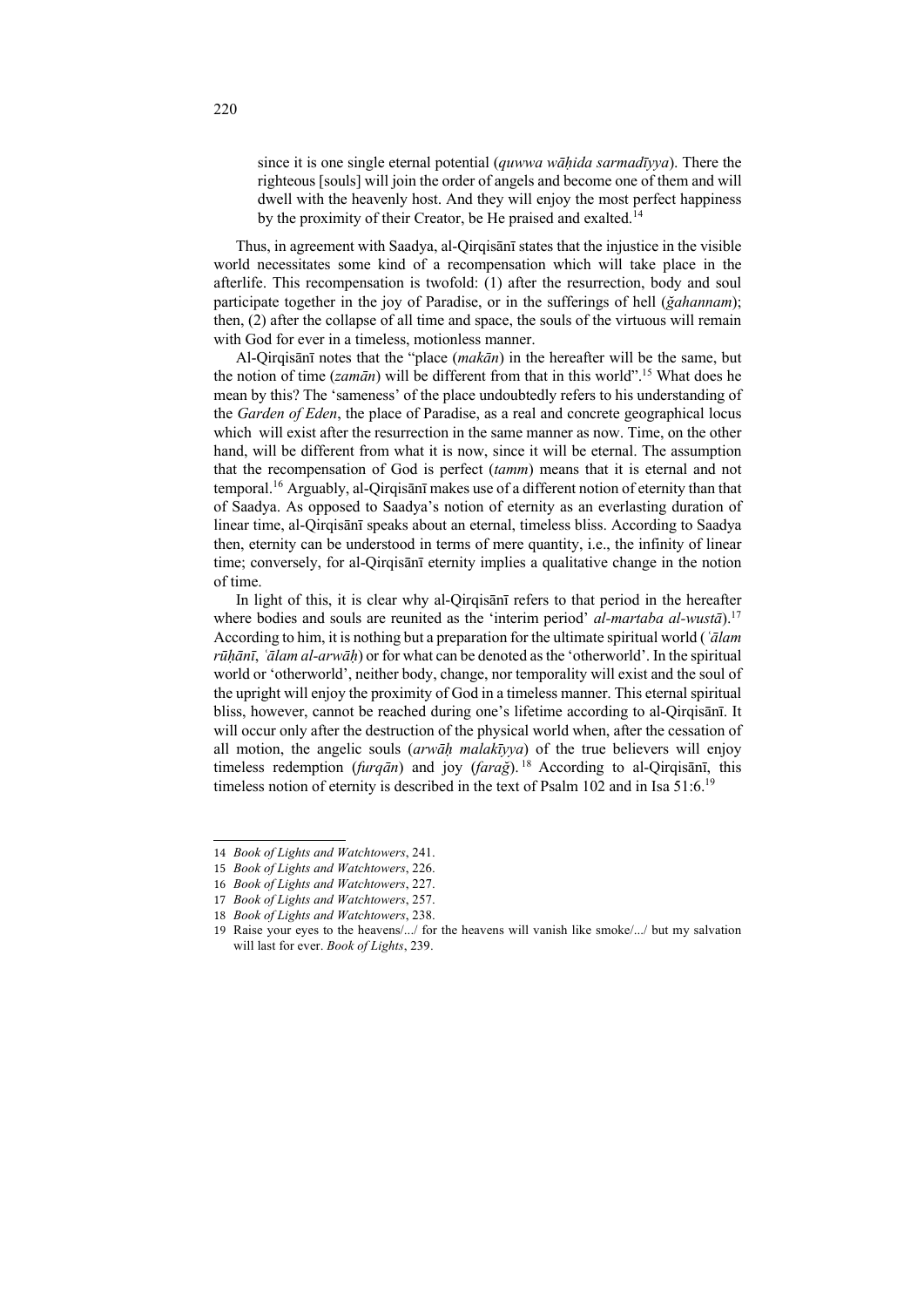This immaterial world of eternal bliss is totally absent in Saadya's thought. For Saadya, the being of humans without time and bodily existence is inconceivable.

### Another Model: Philosophical Techniques for reaching Paradise

This spaceless and timeless spiritual world of eternal bliss, as described by al-Qirqisānī is not entirely unlike another model of the hereafter. In opposition to the notion of the '*afterlife*' which implies the continuation of a linear time-sequence, this timeless state of eternity may be referred to as the '*otherworld*', as noted above. With a modern terminology one could refer to it as a kind of 'mental state' in which the mind of the thinker resides, or as a type of intellectual bliss attained by the philosopher. Dissimilar to the notion of the 'afterlife' of the rationalists, this 'otherworld' is uncreated and in religious terms can be described as 'the proximity of God' (*qurb allāh*) or as a 'spiritual world' (*ʿālam rūḥānī*).

In the Middle Ages, this representation of the hereafter as the 'otherworld' was peculiar to the 'philosophers' (*falāsifa*) who stated that the hereafter does not succeed this world in a temporal way, but exists simultaneously with it. Generally speaking, it is inaccessible to humans with the exception of those whose souls are so purified that they have the ability to reside in this purely spiritual realm while still living in the body. In fact, the ultimate aim of human existence is to reach this stage of loftiness where one no longer belongs to the everchanging world. This understanding of eternal bliss is the standard description of the ultimate happiness of the soul in Neo-Platonism and in Neo-Platonized Aristotelianism, which is the the basic approach of medieval Jewish and Islamic philosophy.

In opposition to the first model of the hereafter (that of Saadya's and of the socalled 'interim period' of al-Qirqisānī, wherein bodily resurrection plays an important role), this second model, that of the purely spiritual 'otherworld', displays the following characteristics: (1) It exhibits a kind of *elitism* as opposed to the egalitarianism of the first model. Only the few whose souls are purified are able to reach this spiritual realm. (2) The 'otherworld' can be reached by *individuals*. Thus, its attainment does not take place in the form of a universal judgment on the last day. (3) It is by a kind of internal illumination, which occurs in the soul separated from the body, that people gain access to the 'otherworld'. Thus, it is *psychological-spiritual* and not physical or cosmological in nature. (4) Finally, and as noted above, neither linear time nor time in general plays a role in the attainment of this purely spiritual or intellectual bliss. Rather, this model is best characterized as *atemporal*, as opposed to temporal which is a mark of the first model.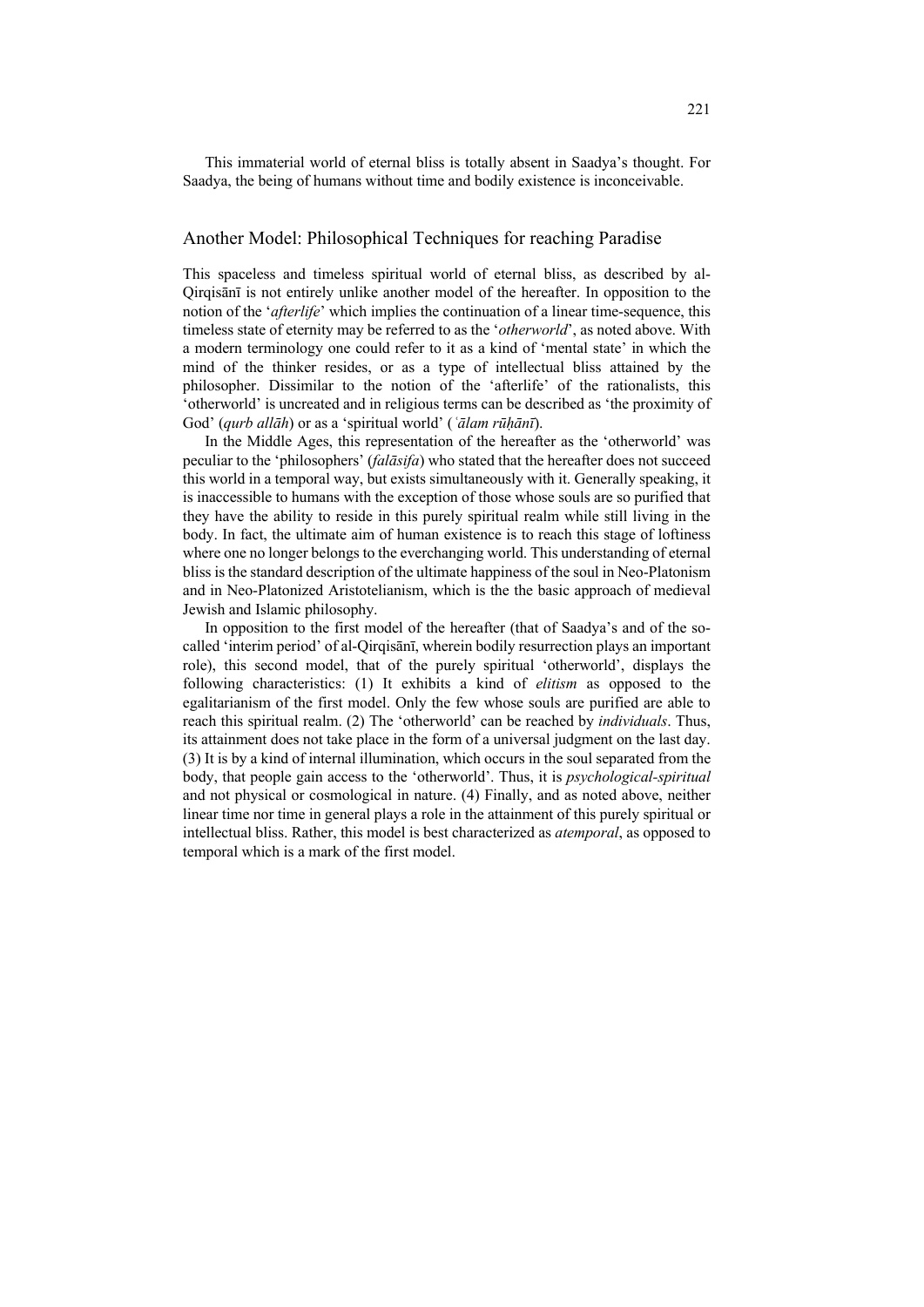## 'Afterlife' as 'Otherworld' in the Epistles of the Sincere Brethren

'The Sincere Brethren and the Loyal Friends' (*Ikhwān aṣ-Ṣafā' wa-Khillan al-Wafā'*) was a secret society in the 10<sup>th</sup> century in Basra and Baghdad. Most of their epistles are written in the first person plural, and they appear to have functioned as a type of secret society, that of the 'elect'. Their 52 epistles are structured around one topic, the 'vision of God', which is the source of everlasting felicity. They can be characterized as having a 'gnosticizing' nature, but they offer much more than a quick way to salvation via a special type of knowledge. In fact, the Brethren attempt to build a bridge between the philosophical sciences of late Hellenism and the young Islamic culture.

In the third section of the epistles which treat the topic of the ultimate aim of all knowledge (Epistles 28–41), an entire epistle (Epistle 38) is devoted to the problem of eschatology. The core of their theory is encapsulated in the following passage: "And know, my brother, that the word 'resurrection' (*baʿath*) has a complex meaning in the Arabic language and can be used in three ways. In the first place it means to 'send' (*arsala*), as God says: 'And Allah sent Messengers', <sup>20</sup> in the meaning that 'He sent them' (*arsalahum*). The second meaning refers to the resurrection of the dead corpses from the graves and to the coming alive (*našr*) of the bodies from the dust, as it is promised to the unbelievers and to those who reject God: 'When we die and become dust and bones, could we really be raised up again?', <sup>21</sup> and God, exalted be He, said: 'say thou: yea'. Another [the third] meaning refers to the resurrection of the ignorant soul from the slumber of negligence and to her revival from the death of ignorance, as God, praised be He, mentioned: 'Can he who was dead, to whom we gave life, and a light whereby he can walk amongst men, be like him who is in the depths of darkness, from which he can never come out?'; <sup>22</sup> or as the Exalted [God] says: 'Then we raised you up after your death, Ye had the chance to be grateful';<sup>23</sup> and as God said to Muhammad, praise be upon him,: 'soon will thy Lord raise thee to a station of praise and glory<sup>24</sup>'.<sup>25</sup>

Herein, and in the first instance, the Brethren explain the literal meaning of the word 'resurrection' (*baʿath*, *qiyāma*). Next, they assert that in its second and third senses, it refers to the historical-cosmological and individual-psychological realms, respectively. Thus, on the first and more superficial level resurrection connotes a future event, i.e., when the heaven and earth collapse and all beings will be judged according to their deeds. In the second and allegorical sense, the notion of resurrection

25 *Epistle* 38, 246.

<sup>20</sup> *Qur'an*, 2: 213.

<sup>21</sup> *Qur'an*, 23: 82.

<sup>22</sup> *Qur'an,* 6: 122.

<sup>23</sup> *Qur'an*, 2: 56.

<sup>24</sup> *Qur'an*, 17: 79.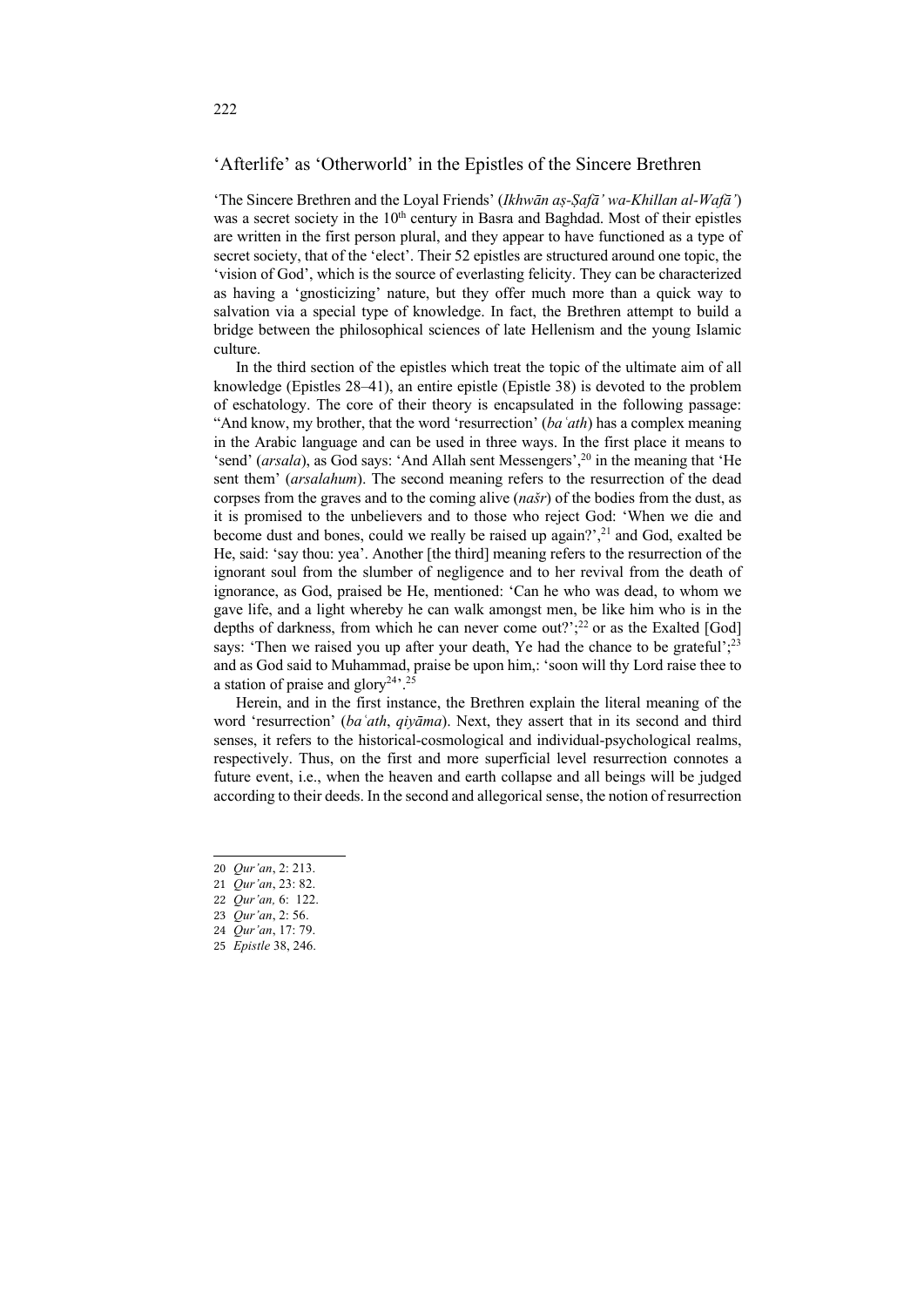intends the enlightenment or illumination of the individual soul, that is, when it sees the real nature of things, not their bodily cover, but their spiritual essences.

In this passage then, we find the two models used to describe the hereafter: the physical-cosmological model of the 'afterlife' and that of the psychological-spiritual model of the 'otherworld'. As outlined above, al-Qirqisānī also makes use of both models. However, there exists a major difference between his view and that of the Brethren: for al-Qirqisānī, the two models follow each other in a temporal succession; whereas in the view of the Brethren, the two models coexist. According to al-Qirqisānī, the collapse and destruction of the physical world precedes the formation of the purely spiritual 'otherworld' in a temporal manner. For the Brethren, on the other hand, the two models function as the expression of the views of the general population and of the elect: the rationalists (*al-muwaḥḥida*) and those who have an understanding of the notion of the afterlife based on simple belief or on intellectual endeavours adopt the first model; whereas the 'elite', i.e., those few who have had a direct experience of the 'hereafter' (*afḍal al-ʿulamā'*, or *awliyā' allāh*), understand it in terms of an 'otherworld'.

The 'otherworld' is described as the luminous, purely spiritual world of the soul. This world, situated in the heavens, among the stars (*ʿālam al-aflāk wa-saʿat assamawāt*), is identified with Paradise as depicted in the Qur'an.<sup>26</sup> The 'otherworld' experience of Paradise belong to a gnostic elite. Those whose souls are awakened from the 'slumber of negligence' (*nawm al-ġafla*) see God everywhere with their internal vision in a timeless and spaceless manner.

"And know, my brother, that those who expect (*muntaẓirūn*) the world to come can be divided into two groups: one of them expects its happening in the future, when the heavens and the earth collapse. These people do not know but the sensible things (*al*-*maḥsūsāt*) and the corporeal substances (*al*-*ğismānīyyāt*), and they do not see but the apparent state of things (*mā ẓahara*). The other group, on the other hand, expects it as an illumination, a manifestation and as a clear knowledge (*kašfan wa*-*bayānan wa*-*ittilāʿan* ʿ*alayhā*). And these people know the intelligibles (*al*-*maʿqūla*), the spiritual substances (*al-ğawāhir ar-rūḥānīyya*), and the states of the soul (*al-ḥālāt annafsānīyya*)."27

This basic two layered stance offers an opportunity for the Brethren to incorporate two traditions which otherwise would exlude each other: (1) the cosmologicaltemporal understanding of the 'afterlife' which is expressed by the rationalists and is based upon a literal reading of both the Qur'an and the Bible; and (2) the

- 26 *Epistle* 38, 244.
- 27 *Epistle* 38, 241.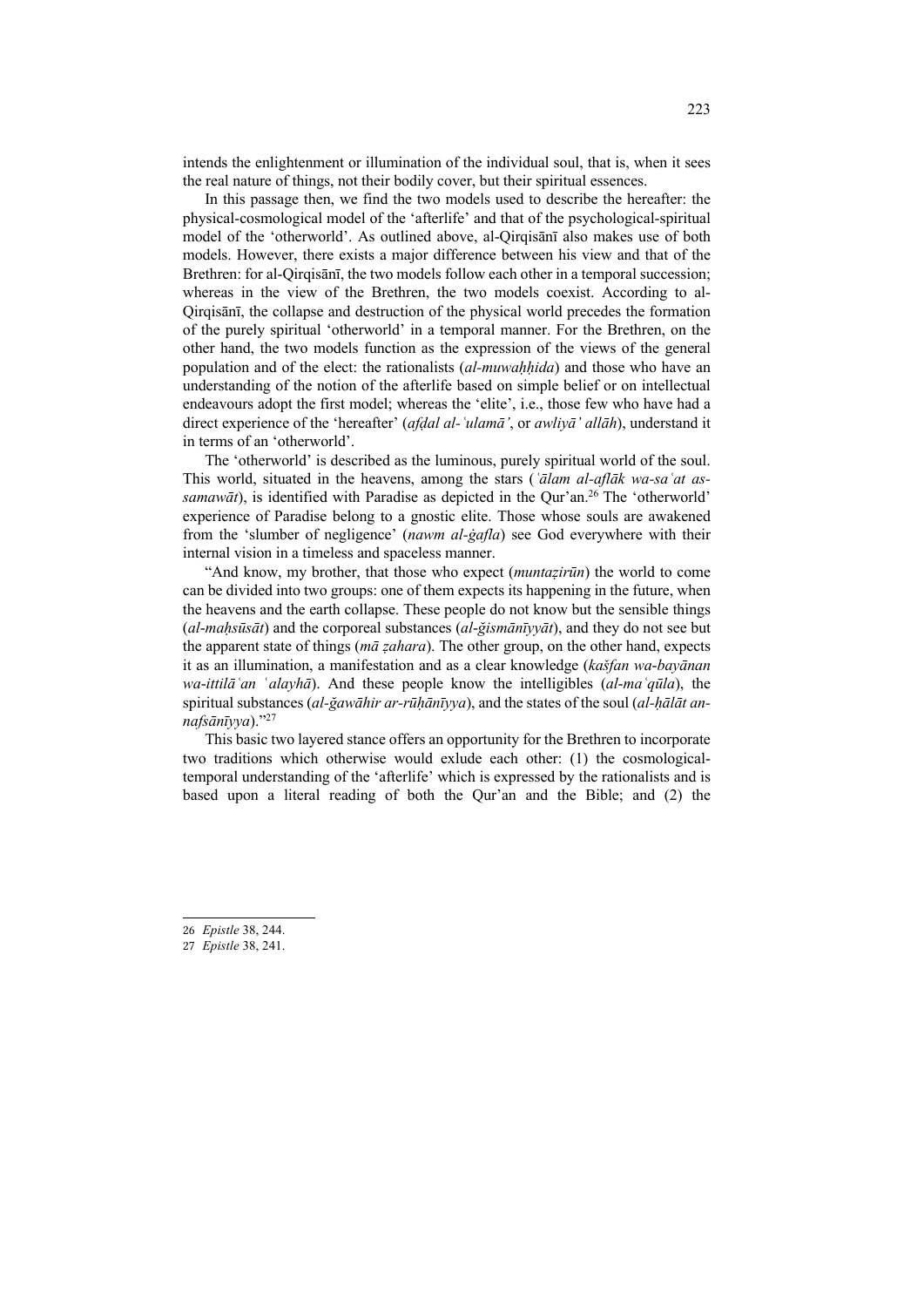psychological notion of the invisible spiritual realm, in terms of 'otherworld', which is hidden, immaterial, uncreated and attainable only for exceptionally purified souls.<sup>28</sup>

## *Elkhanan ben Abraham*

The fourth view on the notion of the 'afterlife' to be examined is that of Elkhanan ben Abraham, a Neo-Platonic Jewish philosopher from 14<sup>th</sup> century Spain. Little is known of his life and works as there remains only one extant treatise entitled 'The Foundation of the World'. The text is mystical in nature and univocally negates the future aspect of the afterlife. He claims to follow the Empedoclean<sup>29</sup> tradition in asserting that: "...Indeed, who thinks that there is a gap between the destruction of this world and the beginning of the hereafter, by saying this, commits a mistake. On the contrary, the one is linked to the other..."30

In comparison with the three thinkers examined above, this opinion appears to be the most extreme. Unlike the Sincere Brethren, Elkhanan ben Abraham refuses the notion of the 'afterlife' which is supported on the basis of the testimony of the Scripture. Rather, he argues that the 'otherworld' is attained only through the return of the individual soul and intellect to God, and their continuous contemplation of the divine essence as He pours his light on the soul, thereby unifying the individual soul with the divine intellect.<sup>31</sup>

The contemplation of one's soul detached from all corporeal pollution is the manner by which the soul reaches the divine world. Thus, the dualism of body and soul or of the physical and the spiritual realms plays a decisive role in his thought: "...We have the duty to examine our soul which resides in us and to observe its nature. But this does not mean the investigation of the soul situated in a body full of desires and of perverse inclinations.... The soul, after its renouncement of these vices, becomes pure in this body, and it is so as if it were not there [in the body], and detached from it."32

This extremist model regarding the otherworld as mental state did not begin with Elkhanan ben Abraham, although he appears to present the clearest formulation of it. Yudah ibn Gabirol (1058–1070), the leading Neo-Platonic thinker of Judaism, presents a similar view of the 'otherworld', though without overtly negating the validity of the model of the 'afterlife' based on Biblical exegesis.

<sup>28</sup> Although this concept of the 'otherworld' prevails in Neo-Platonic authors, the motif of the socalled 'heavenly trips' (purely spiritual journeys to the divine realm) equally exists in the Jewish and Islamic traditions untouched by Neo-Platonic thought, e.g., the story of *isra'* in Islam, and the *maʿ asē merkabhah* literature in Judaism.

<sup>29</sup> The most recent monograph on Pseudo-Empedocles is that of De Smet, D., *Empedocles Arabus, Une lecture neoplatonicienne tardive*. Brussels 1998.

<sup>30</sup> *Yesōd ʿOlam*, paragraph 22, 220.

<sup>31</sup> *Yesōd ʿOlam,* paragraph 22, 220..

<sup>32</sup> *Yesōd ʿOlam*, paragraph 39, 230.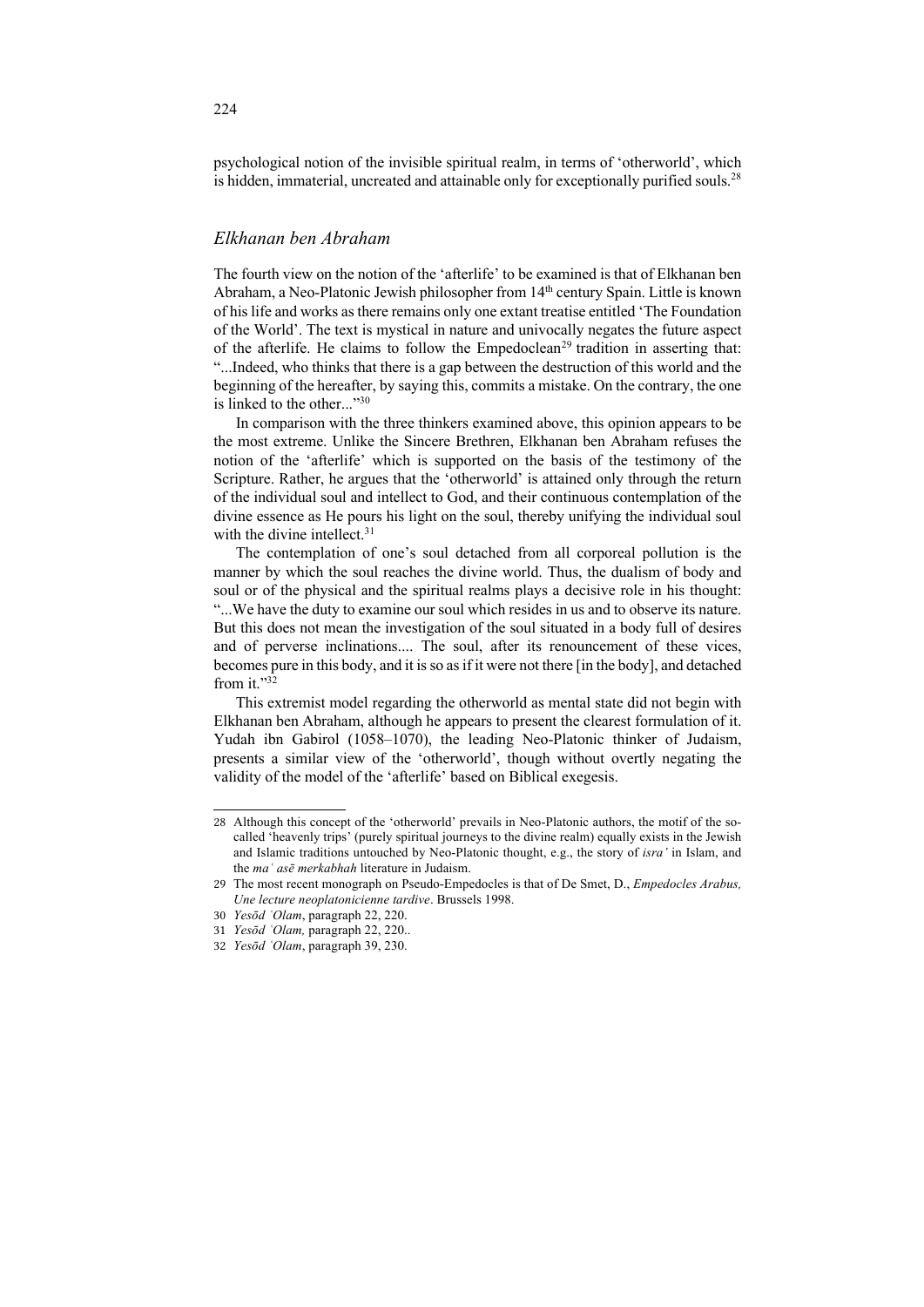The otherworld is timeless in the same way as the 'spiritual world' in the Sincere Brethren, and stands in a sharp opposition to the visible material world. Elkhanan ben Abraham argues that the very existence of time generated by the constant changes in the physical world means trouble and suffering: "...we can state that felicity, joy and happiness are in the eternity and this implies a world without time and without instants. But in this world this is not the situation..."<sup>33</sup>

The history of both Jewish and Islamic thought exhibits a constant tension between the two models. The temporal-cosmological representation of the hereafter has always been the mainstream version used by the theologians, while the purely spiritual model has been attributed to a relatively small numbers of mystics and philosophers. In a purely philosophical way, we may argue that this duality in the representation of the notion of the 'hereafter' corresponds to the existence of two traditions in which the notion of time is understood, not only in Judaism and in Islam, but in a general way: (1) the understanding of time as linear, flowing from past to future, which implies the existence of one single reality, and (2) the concept of a multi-layered time, in the sense that beyond the linear time marked by the constant changes of the physical world there exists a realm of motionless eternity.

In the last part of this paper, I would like to argue that the understanding of afterlife/otherworld of our medieval authors is related to their understanding of the nature of the soul. Those, who define the soul as the form, or the perfection of the human body, will adhere to the understanding of the hereafter in terms of a physicaltemporal unity. Those, on the other hand, who define the soul as 'its own spiritual world' will describe the hereafter as the timeless spiritual realm of ultimate felicity.

## The Psychological Foundations of the Concepts of 'Afterlife' and 'Otherworld'

### *Saadya*

The human soul created simultaneously with the completion of the form of man,<sup>34</sup> is the place where the process of cognition, and thus the establishment and the absorption of convictions, occurs.35 It is endowed with intellect (ʿ*aql*) and wisdom (*ḥikma*), and therefore is charged with the observance of divine commandments.36 In treatise 6 of

<sup>33</sup> *Yesōd ʿOlam*, paragraph 11, 214.

<sup>34</sup> *maʿ kamāl ṣūrat al-insān* (Book of Beliefs and Convictions, 199).

<sup>35</sup> On the highest level of the process of cognition the soul becomes united with the truth it absorbs: "When a person has achieved the knowledge (*maʿrifa*) of this lofty subject by means of rational speculation (*bi-ṭarīq an-naẓar*) and the proof of miracles and marvels…, his soul believes it as true and it is mingled with his spirit and becomes an inmate of his innermost recesses" (*Book of Beliefs and Convictions*, 111).

<sup>36</sup> *Book of Beliefs and Convictions*, 262. Moreover, the concept of the Creator is implanted in the soul as immediate knowledge (*maʿqūl*), although intellectual speculation is necessary for its articulation and understanding. (*Book of Beliefs and Convictions*, 111).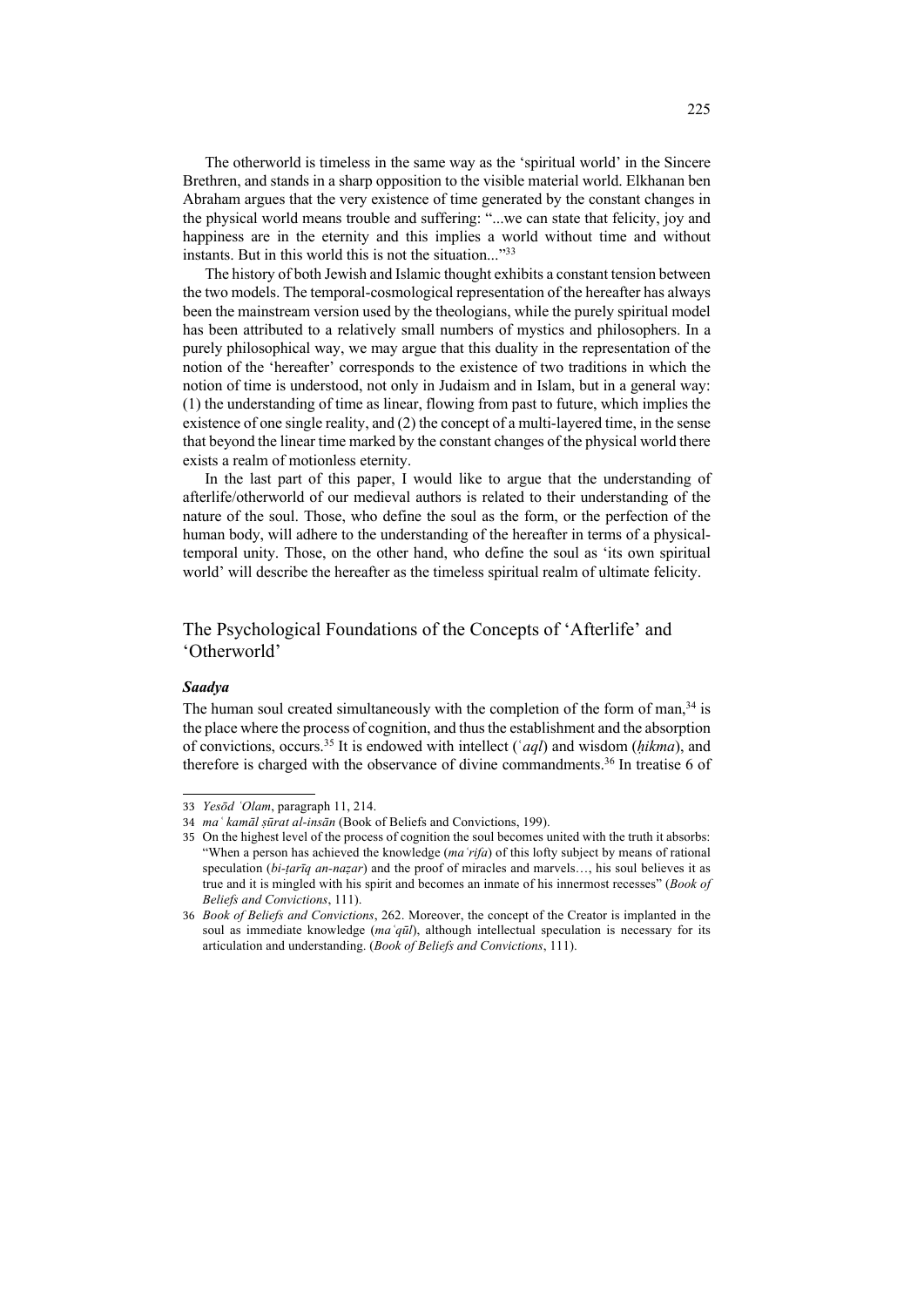the *Book of Beliefs and Convictions*, which is consecrated to the notion of the soul, Saadya draws a clear comparison between the difficulties encountered during the inquiry into the science of the soul, into that of the creation ex nihilo, and into that of the knowledge of the real nature of the Creator.37 The rational faculty (*tamyīz*), which is the center of the tripartite soul, performs the act of cognition through its essence, however, it needs a material tool for its appearance and function.<sup>38</sup>

In the *Book of Beliefs and Convictions* Saadya overtly asserts that the soul and the body constitute a single agent.<sup>39</sup> The Talmudic parable of the two watchmen, one of them lame, the other blind,<sup>40</sup> serves as a proof for this assertion. Thus, the body serves as a necessary instrument for the performance of both good and bad deeds and both are equally subjected to eternal reward and punishment.

### **Al-Qirqisānī**

According to the view of al-Qirqisānī the soul (*rūḥ*) can by no means be considered as an accident of the body, rather it is a living substance (*ğawhar ḥayya*), which can be described as eternal.<sup>41</sup> He insists that in the hereafter they have to be punished, or rewarded together, since in this world as well they exist in a united form.<sup>42</sup> Thus, certain souls will dwell in the bundle of life (*sirar al-ḥayat*) in the highest heavens, in the proximity of God, while other souls will be wandering about (*ğawwāl*).43 On the other hand, as we have mentioned above, the hereafter according to him consists of two periods: first divine recompensation takes place in a physical manner in the *Garden of Eden*, which is a concrete geographical place. But after the collapse of heaven and earth and the ultimate destruction of the categories of space and time, the soul of the virtuous will remain with God in the same manner as the angelic souls (*arwāḥ malakīyya*), thus in a pure spiritual state.44

In spite of some minor differences, Saadya's model of the soul is not completely dissimilar from that of al-Qirqisānī. Both authors are labelled as rationalist as far as

<sup>37</sup> *Book of Beliefs and Convictions*, 197.

<sup>38</sup> *Book of Beliefs and Convictions*, 208 Although the soul is stronger and more subtle than the body, it requires the latter as a means of execution in obedience to the commands of God, for the increase of its bliss. In the hereafter they will be punished and rewarded together, since the soul, like the element of fire, needs to be conjoined with another element in order to appear (*Book of Beliefs and Convictions*, 205).

<sup>39</sup> *Book of Beliefs and Convictions*, 209.

<sup>40</sup> According to the story a king who had an orchard stationed two watchmen, one a lame man and the other a blind man in the orchard. The two gardians decided to steel from the fruits of the orchard, but the blind was unable to see the fruits, while the lame was unable to reach them. Finally, they succeeded, while the lame stood on the shoulder of the blind. The king, after having discovered their deed punished both of them equally, since they performed the misdeed in cooperation (Sanh.91a).

<sup>41</sup> *Book od Lights and Watchtowers*, 227.

<sup>42</sup> *Book of Lights and Watchtowers*, 228.

<sup>43</sup> *Book of Lights and Watchtowers*, 240.

<sup>44</sup> *Book of Lights and Watchtowers*, 241.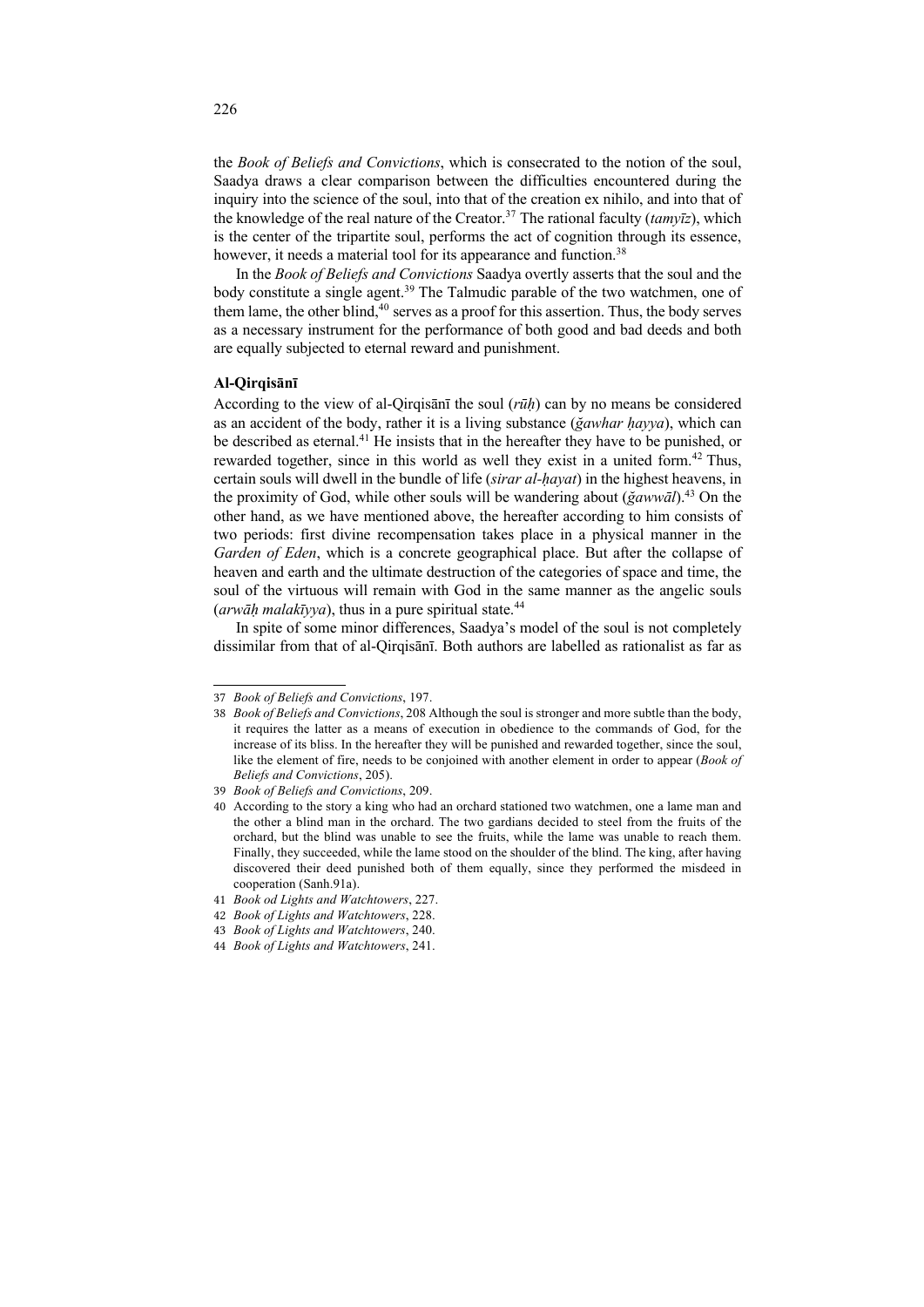they exhibit a vivid interest in the role of sensual experience. The difference they display when they touch upon the topic of the hereafter correspond to the differences between their respective psychologies: al-Qirqisānī emphasizes more the dualistic nature of the soul and its ability to experience felicity and pain while detached from the body, while Saadya univocally negates the possibility of the disembodied soul to feel sorrow and pain.

#### **The Sincere Brethren**

The main difference between the psychology of those who line up with the spiritual 'otherworld' model of the hereafter and those who believe in the material temporal model is that the first group attributes a paramount significance to the introspection of the soul. In fact, they claim that the Creator and the soul share the same nature, thus, the knowledge of the Divine can be realized exclusively by the knowledge of the soul.

The Delphic maxim<sup>45</sup> is frequently and extensively quoted in the Epistles: "who knows himself knows his Lord"; <sup>46</sup> "the first degree in divine sciences is the knowledge of the substance of the soul"; $47$  or, "the beginning of all real science stands in man's knowledge of his soul".<sup>48</sup> In fact, the human soul contains all the knowledge of the world<sup>49</sup> and, at the same time, the soul is the closest subject to man.<sup>50</sup> The one who does not know his soul is like the one who feeds someone else while he is hungry,<sup>51</sup> and if he is not cognizant of the substance of the soul it is equal to unbelief.<sup>52</sup> Moreover, the knowledge of his soul enables man to measure all sensible objects (*maḥsūsāt*) and to infer (*yastadill*) on all the intelligible notions (*maʿqūlāt*) in both worlds.<sup>53</sup> The smartness of the soul and the purity of its substance are the bases of all knowledge,54 and at a certain point the soul may gain an insight into its essence and thus know its own substance.<sup>55</sup>

<sup>45</sup> On the Delphic maxim in Medieval Jewish and Arabic philosophy see the article of Altmann, A., The Delphic Maxim in Medieval Islam and Judaism, In: Altmann, A. (ed), *Biblical and Other Studies*. Cambridge (Ma) 1963, 196-232.

<sup>46</sup> *man ʿarafa nafsahu fa-qad ʿarafa rabbahu* (*Epistle* 40, 375), or "the more one knows his soul the more he knows his Lord" (*Epistle* 48, 193).

<sup>47</sup> *awwal darağat al-ʿulūm al-ilāhīyya maʿrifat ğawhar an-nafs* (*Epistle* 2, 76).

<sup>48</sup> *iftitāḥ ğamīʿ al-ʿulūm al-ḥaqīqīyya huwa fī maʿrifa al-insān nafsahu* (*Epistle* 29, 34), also *Epistle* 26, 462.

<sup>49</sup> *al-ʿulūm kulluhā fī-'n-nafs bi-'l-quwwa fa-idhā fakkarat bi-dhātihā wa-ʿarafathā sārat al-ʿulūm kulluhā fīhā bi-'l-fiʿl* 'potentially, all knowledge is in the soul and if the soul thinks of its essence, and gets to know it, all the knowledge contained in it becomes actual' (*Epistle* 24, 416).

<sup>50</sup> *nafs al-insān aqrab ilayhi min kull qarīb* (*Epistle* 48, 193).

<sup>51</sup> *Epistle* 23, 378.

<sup>52</sup> *Epistle* 29, 61.

<sup>53</sup> *Epistle* 32, 188.

<sup>54</sup> *dhakā' an-nafs wa-ṣafā' ğawharihā wa-hiya-l-aṣl fī ğamīʿ al-maʿārif* (*Epistle* 46, 63).

<sup>55</sup> *an-nafs tasṭabṣir dhātahā wa-taʿraf ğawhar*ahā (Epistle 48, 185).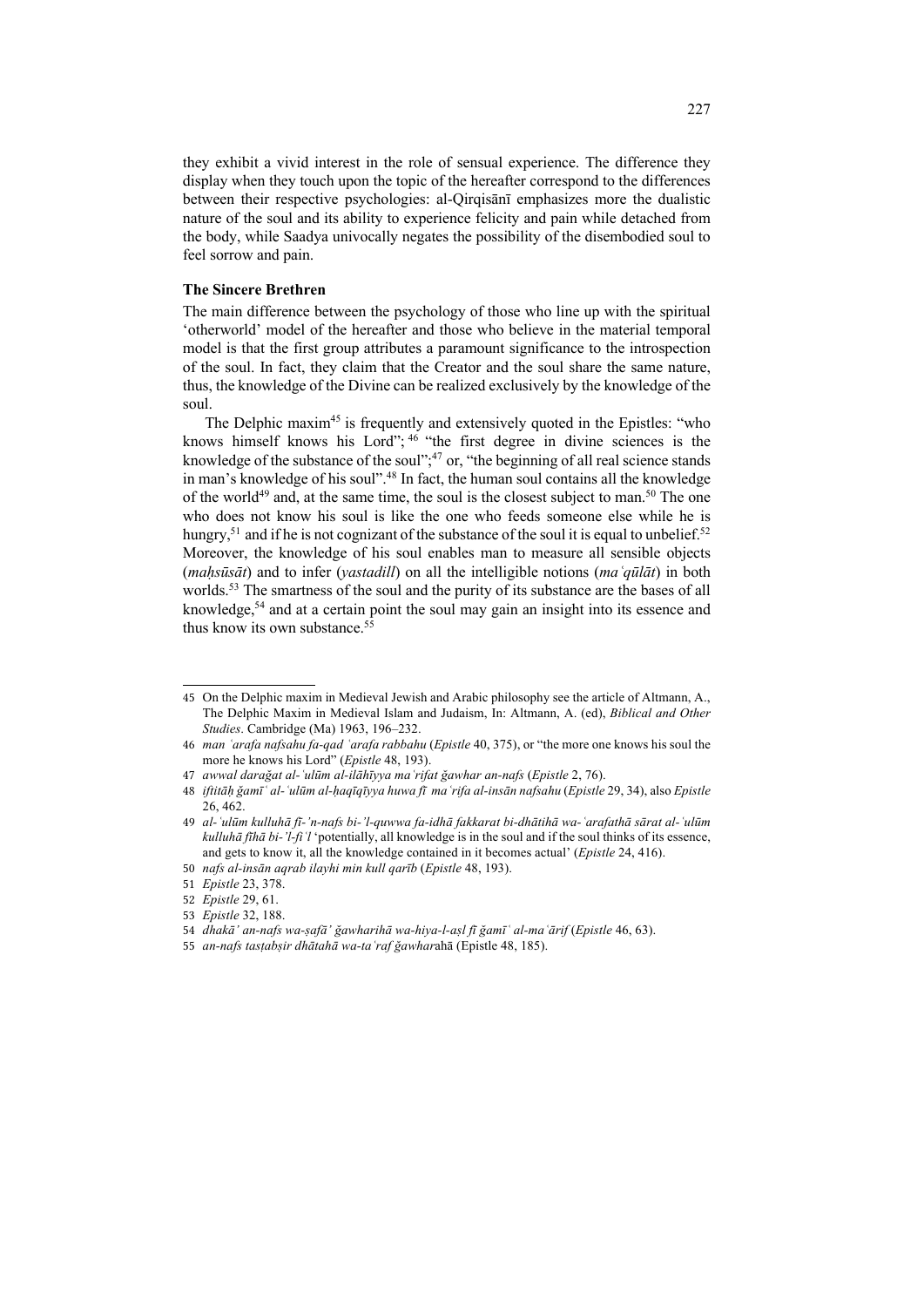The *Brethren* negate the view of the materialists (*ğismīyyūn*), according to whom the soul is made by nature *(min fi'l at-tabi'a)* and that of most of the Muslim rationalists, who hold that it is the direct result of an act of the Creator (*min fiʿl albārī*<sup> $\cdot$ </sup>).<sup>56</sup> In the opinion of the *Brethren*, the soul occupies an intermediary position: vis-a-vis its internal faculties it stands in connection with the Creator, the angels, and with immaterial forms, whereas in virtue of its external senses it is linked to the material (*huyūlā*), to nature (*ṭabīʿa*) and to bodies (*ağsām*).57 Elsewhere they assert that the soul has two sides: the one turning towards the intellect, which is represented by the sun, and the other turning towards nature, which is illustrated by the moon.<sup>58</sup>

## *Elkhanan ben Abraham*

The treatise entitled *The Foundation of the World* (*Yesōd ʿOlam*), the only work attributed to Elkhanan ben Abraham is only 37 pages long. However, it provides sufficient proof that the author appears to be more gnosticizing and much more a dualist in nature concerning the connection between soul and body than the *Sincere Brethren*. While the *Brethren* fully accept the external sensual and rational activities of the soul, Elkhanan ben Abraham univocally discredits them. In his view the soul has a simple option: either it observes its own luminous and radiant substance which is 'its own world', or it becomes intermingled with the physical world and thereby lost in it. $59$ 

As a result of the inward orientation of the soul, it perceives itself to contain the wholeness of space: "...the soul is not situated in a defined moment and in a concrete space, but rather the space is situated in it, while it is larger and vaster than the space. The proof for this is the dream: when one dreams he sees the spiritual beings and his own soul joining that other world..."<sup>60</sup>

It is a characteristic tenet of the thought of Elkhanan ben Abraham and of the Neo-Platonizing and mystical authors as well that the luminous spiritual world attained by the introspection of the soul plays the same role as the concept of the 'afterlife' in the more externally oriented rationalists and orthodox theologians. The apparent injustice, pain and suffering of this world is countrebalanced and corrected in an other realm. This realm is described by the rationalists in temporal and physical terms as 'afterlife', while the Neo-Platonic authors describe it in spatial terms as located in the soul and being identical to it.

"...There [in the other world], the space and the object situated in the space are the one and the same. This means that the soul is radiant and its world consists of simple

<sup>56</sup> *Epistle* 23, 394‒395.

<sup>57</sup> *Epistle* 24, 415.

<sup>58</sup> *Epistle* 49, 215.

<sup>59</sup> *Yesōd ʿOlam*, paragraph 38, 230.

<sup>60</sup> *Yesōd ʿOlam*, paragraph 17, 218.